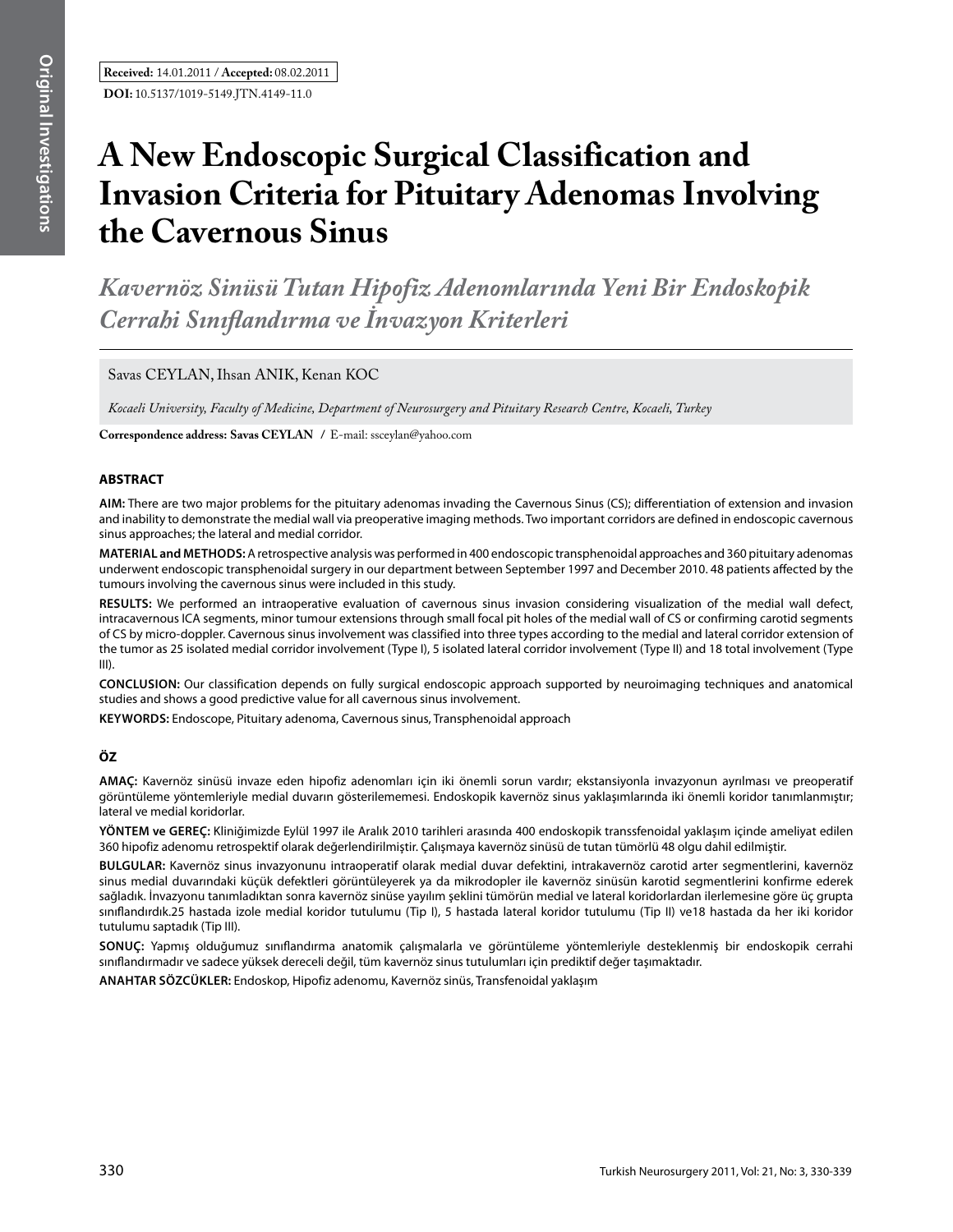#### **IntroductIon**

Pituitary adenomas usually compress surrounding structures, commonly resulting in sella enlargement and suprasellar extension. Extended microscopic and endoscopic approaches for the cavernous sinus (CS) invasion have been reported in the literature (4,5,6,11,12,17,21,22).

Surgical approaches to the cavernous sinus, whether transcranial or inferomedial are still challenges. In recent studies, increases in the rate of pituitary adenomas invading the CS (15-20%) are reported (18,20).

Contrary to detailed anatomic studies of the cavernous sinus shown by endoscopic approaches, endoscopic clinical studies demonstrating cavernous sinus invasion are limited (1,2,3,4,7,13,19,20,21,22,23).

Numerous studies have dealt with the predictive value of preoperative neuroimaging of cavernous sinus invasion (10, 24,31). However, all these studies are based on the relation among pituitary adenoma with CS, ICA and venous sinuses demonstrated by preoperative MRI studies.

Recent neuroimaging techniques cannot demonstrate the medial wall of the CS and these classifications also cannot define inferomedial cavernous sinus invasion. Among these widely used classifications due to confirmation of surgical findings with a conventional microscope, invasion is not seen in especially grade 2 lesions and some grade 3 lesions by the endoscopic technique. The most efficient technique for visualization of the cavernous sinus medial wall is the endoscopic technique.

The endoscopic approach also has an important role in surgically defining and differentiating displacement or invasion of the cavernous sinus by pituitary adenoma. The endoscopic technique is a more favourable method than the microscopic technique in defining cavernous sinus invasion.

The aim of this study was to define cavernous sinus invasion criteria and endoscopic classification of cavernous sinus invasion pathways of the adenomas.

This classification was based on two important corridors, the medial and lateral corridors that have been defined in anatomic and clinic studies (3).

#### **MATERIAL and METHODS**

A retrospective analysis was performed on 400 endoscopic transphenoidal approaches and 360 pituitary adenomas that underwent endoscopic transphenoidal surgery in our department between September 1997 and December 2010.

48 patients, 23 female (48 %) and 25 male (52%), affected by the tumours involving the cavernous sinus and treated for the last 9 years were included in this study. Ages ranged from 11 to 70 (mean 42.48) years. Follow-up was between 1 month and 78 months (mean 34.37 months) (Table I).

Pituitary adenomas were histologically and immunohistochemically investigated. They were classified as functioning (GH (n: 22), PRL (n: 7) and ACTH (n: 6) secreting adenomas) or non-functioning adenomas (n: 13) in relation to the clinical activity.

Preoperative MRI findings were assessed according to Knosp classification.

The extent of resection was evaluated based on MR Images obtained in the immediate postoperative period and again 3 months afterwards. The extent of resection was determined as the radical, subtotal (the clear presence of residual tumour but with resection of  $> 80\%$  of the tumour), or partial (the clear presence of residual tumour but with resection of < 80% of the tumour). Tumour pathologic type was confirmed by the Department of Pathology.

#### **Surgical Approach**

We performed previously defined cavernous sinus approaches in our first 14 cases including the paraseptal approach, middle turbinectomy and contralateral middle turbinectomy (3,21,22).

Recently defined extended approaches were performed in 2 patients and combined approaches for 32 patients. In combined approaches, the surgeries were performed via a binostril approach with enlarged anterior sphenoidotomy allowing wide exposure and easier surgical maneuver. After medial pterygoid process resection, wide sellar floor opening expanding more laterally to the cavernous sinus was performed. In this part of the approach, a Kerrison rongeur was used to widen the sellar floor through the cavernous sinus and following the dissection of this part of the dura, surgical micro-scissors were used rather than a surgical blade to enlarge the dura. This avoids redundant carotid artery injury (Figure 1A,B). After removal of the sellar component of the tumor, the invasive part of the lesion was resected according to whether the medial or lateral corridor or both corridors were involved.

#### **Intraoperative Cavernous Sinus Involvement Classification**

We performed an intraoperative evaluation of cavernous sinus invasion considering;

- 1. Visualization of the medial wall defect (Figure 2A-C).
- 2. Visualization of at least one of the intracavernous ICA segments (anterior vertical, horizontal, posterior bend, paraclival carotid artery) (Figure 3A-C).
- 3. Visualization of minor tumoral extensions through small focal pit holes of the medial wall of CS (Figure 4A-C).
- 4. Carotid artery segments were confirmed by micro doppler and CS invasion was evaluated during the tumor removal in cases of inability to view the carotid segments of CS endoscopically due to CS hemorrhage (Figure 5A-C).

After identifying cavernous sinus invasion, cavernous sinus involvement is classified into three types according to the medial and lateral corridor extension of the tumor.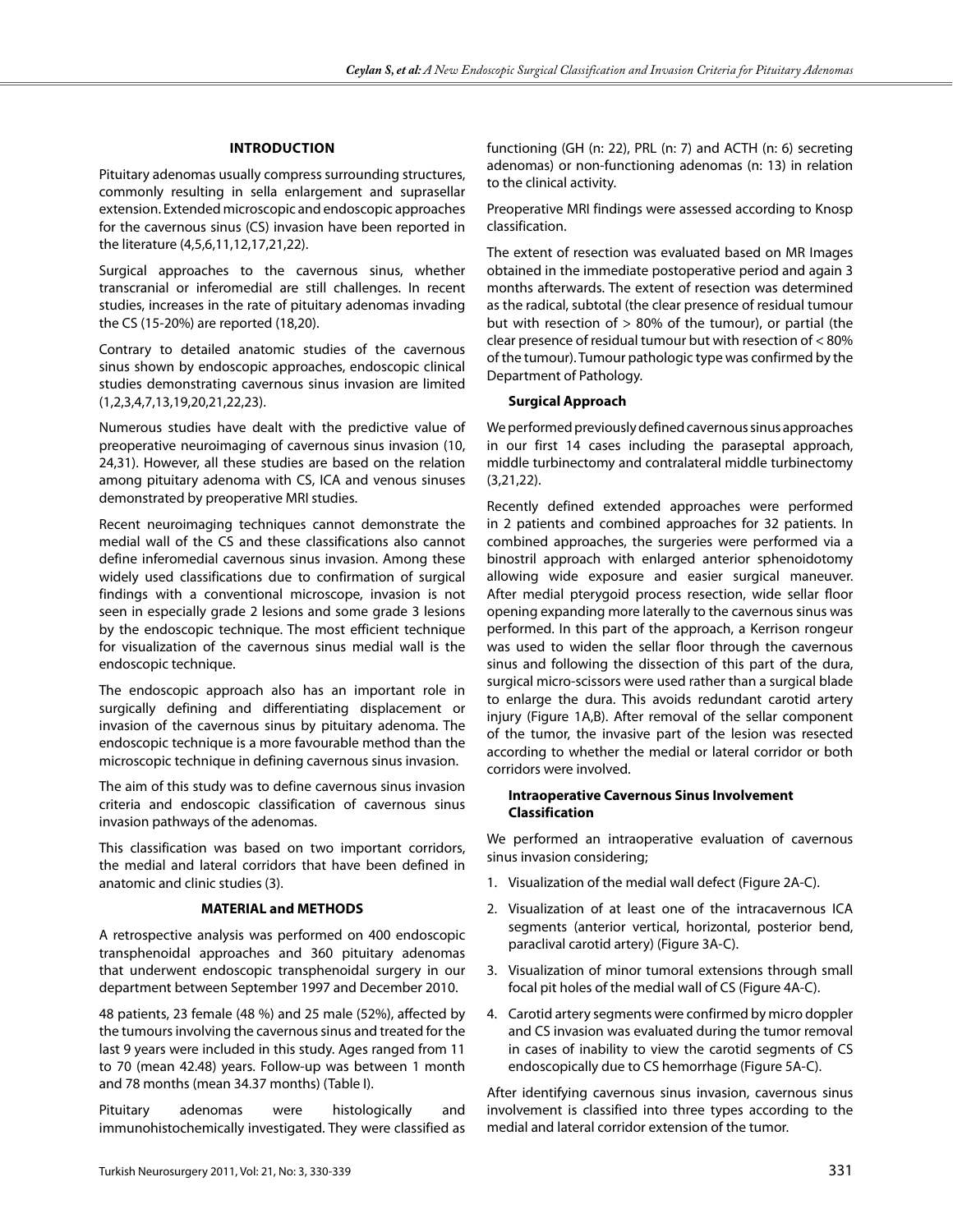

**Figure 1: Case 31:** 18 year-old female with GH secreting adenoma. **A, B)** Sellar floor was expanded through the cavernous sinus by Kerrison rongeur and after dissection of this part of dura, surgical micro-scissor was used rather than the surgical blade to enlarge after controlling by aspirator or micro-hook. This avoids redundant carotid artery injury.

**\*:** Carotid Artery underlying the dura, **H:** Horizontal Segment of the Cavernous Carotid Artery, **Pb:** Posterior Bend of the Cavernous Carotid Artery.



**Figure 2: Case 24:** 39 year-old male with GH secreting adenoma. **A)** Intraoperative visualization of the medial wall defect. Preoperative **B)** and Postoperative **C)** Gd-enhanced, T1-weighted MR images of the patient. **\*:** Cavernous Sinus Medial Wall.



**Figure 3: Case 31:** 18 year-old female with GH secreting adenoma. **A)** Visualization of intracavernous ICA segments. Preoperative **B)**  and Postoperative **C)** Gd-enhanced, T1-weighted MR images of the patient.

**LW:** Lateral Wall, **H:** Horizontal Segment of the Cavernous Carotid Artery, **Pb:** Posterior Bend of the Cavernous carotid Artery, **Pcl:** Paraclival Carotid Artery.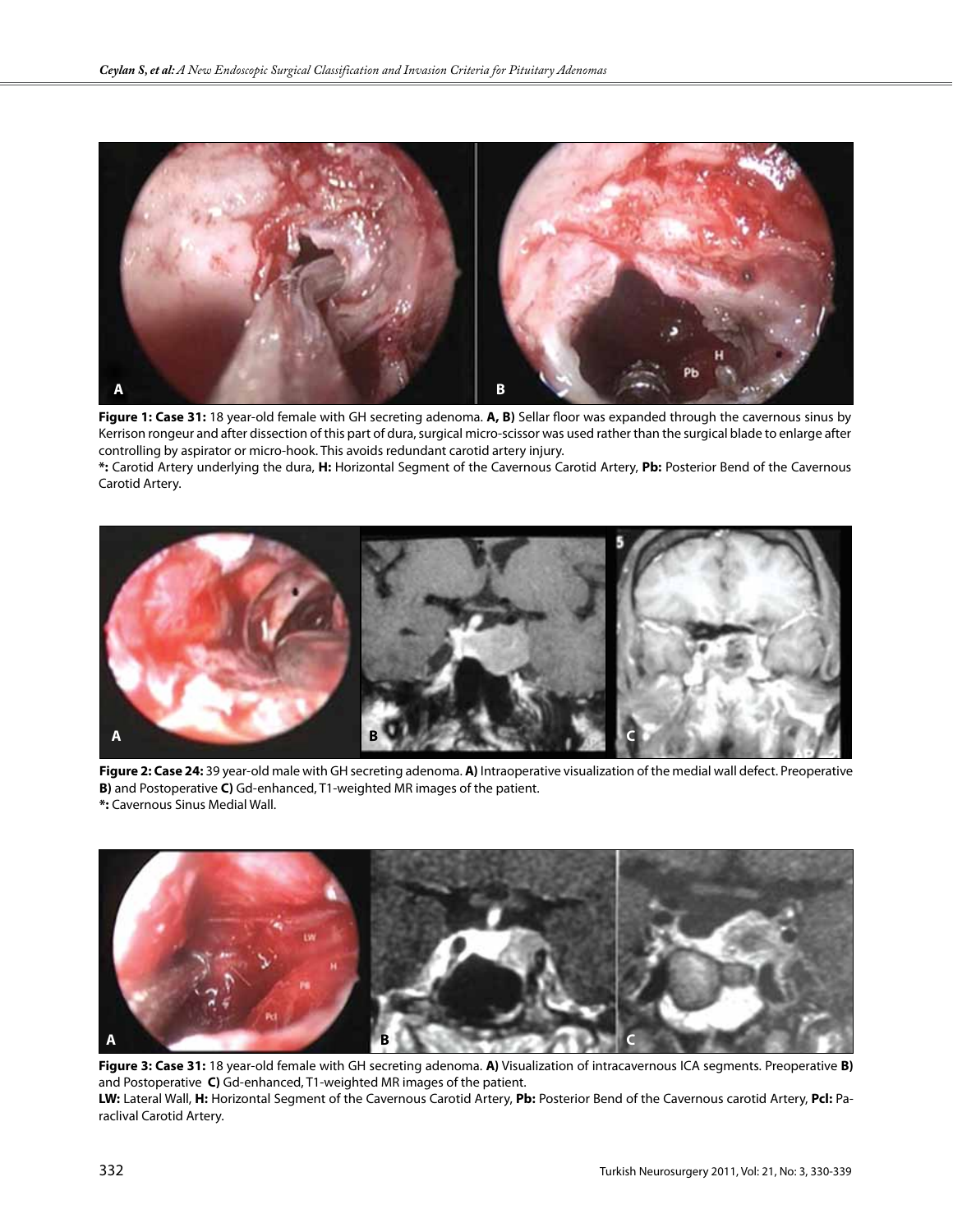

**Figure 4: Case 29:** 40 year-old female with GH secreting adenoma. **A)** Visualization of minor tumoral extensions through small focal pit-holes of the medial wall of CS. Preoperative **B)** and Postoperative **C)** Gd-enhanced, T1-weighted MR images of the patient. **\*:** Focal pit-hole.



**Figure 5: Case 14:** 28 year-old female with GH secreting adenoma **A)** In case of inability to view the CS endoscopically due to hemorrhage, carotid artery segments were confirmed by microdoppler and CS invasion was evaluated. Preoperative **B)** and Postoperative **C)** Gdenhanced, T1-weighted MR images of the patient. **Blue Arrows:** Segment of carotid Artery.

Type 1; isolated medial corridor involvement (Figure 6A).

Type 2; isolated lateral corridor involvement (Figure 6B)

Type 3; total involvement (both medial and lateral corridor involvement) (Figure 6C).

#### **Results**

Considering this classification, there were 25 isolated medial corridor involvement (Type I), 5 isolated lateral corridor involvement (Type II) and 18 total involvement (Type III) cases.

Among 48 patients with CS invasion, 43 patients were grade 3-4 according to the Knosp classification. Minor tumour extension was observed in 2 patients with grade 3. Gr 2 was not defined in any patient. 5 patients, who could not be evaluated according to Knosp classification, were defined as isolated lateral corridor.

During the intraoperative assessment, group 2 ,which is defined as visualization of at least one of the ICA segments, was the most commonly seen criteria with 29 patients, and group 3, which is defined as visualization of minor tumour extension through small focal pit holes of the medial wall, was the least common with 3 patients according to cavernous sinus invasion criteria.

25 patients with type 1, isolated medial corridor, 5 patients with type 2, isolated lateral corridor and 18 patients with type 3, total lesions were evaluated according to the involvement of the corridors.

#### **DISCUSSION**

There are two major problems with pituitary adenomas invading CS. The first is to define extension and invasion. In this study, cavernous sinus invasion criteria were defined endoscopically. Invasion is identified and extension is distinguished according to these criteria. Invasion of the cavernous sinus on one side and extension to the cavernous sinus on the other side were clearly demonstrated by the endoscopic approach in the same case in one of our patients (Figure 7A-C).

The second problem is the difficulty in demonstrating medial wall via preoperative imaging modalities. There is no neuroimaging method that can show the medial wall precisely. In the literature, different results of the anatomic studies have been published about the structure of the CS medial wall. Studies on the structure of the medial wall were reported as one layer by some authors, as two layers in another or thin, loose and histological defects by the other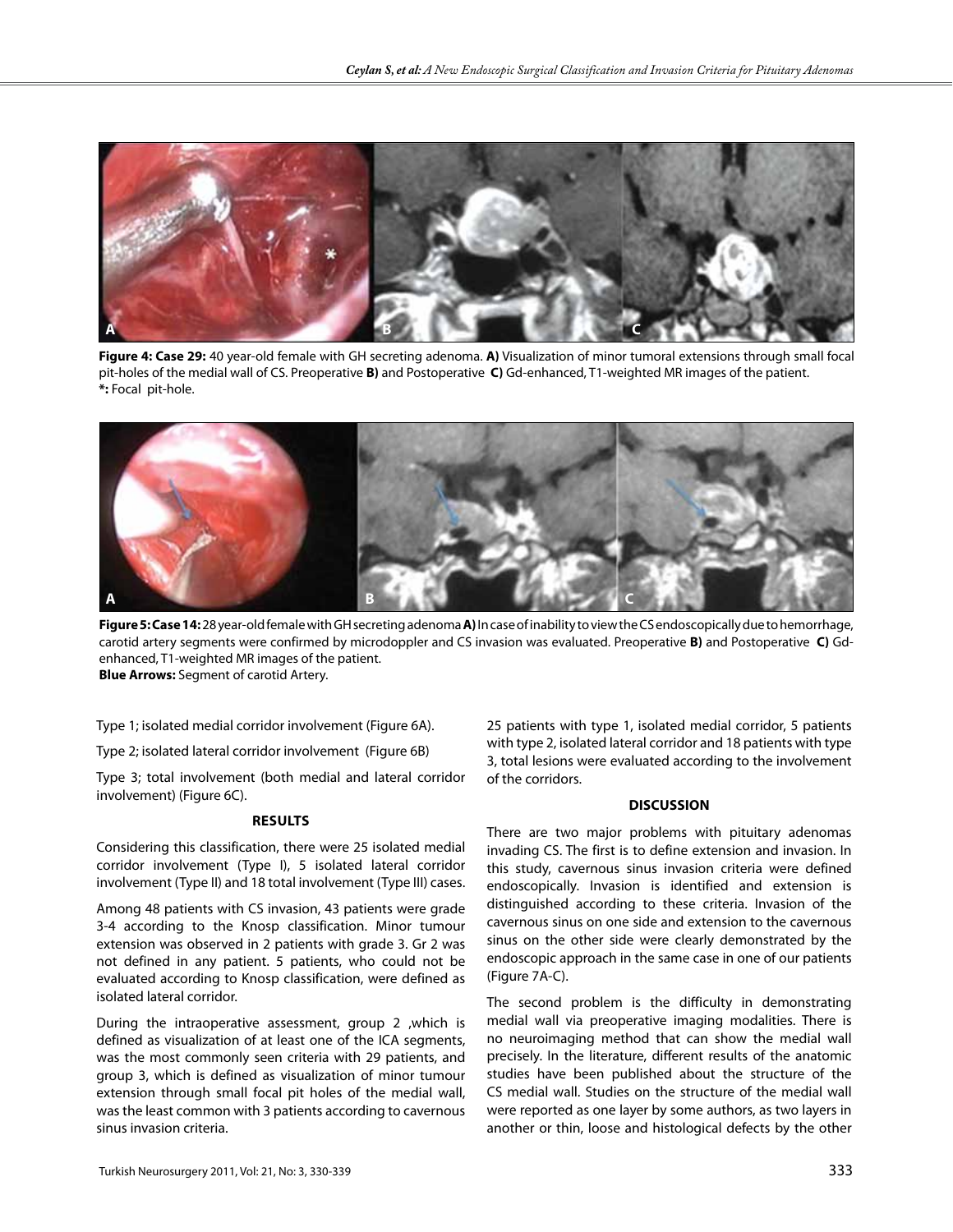

**Figure 6: A) Case 36:** 28 year-old male with GH secreting adenoma. **A1:** Illustrated drawing of Type 1; isolated medial corridor involvement, **A2:** Correspondent Preoperative Gd-enhanced, T1-weighted MR images.

**B) Case 12:** 25 year-old male with GH secreting adenoma. **B1:** Illustrated drawing of Type 2; isolated lateral corridor involvement, **B2:** Correspondent Preoperative Gd-enhanced, T1-weighted MR images.

**C) Case 11:** 55 year-old female with GH secreting adenoma. **C1:** Illustrated drawing of Type 3; total (both medial and lateral corridors) involvement, **C2:** Correspondent Gd-enhanced, T1-weighted MR images.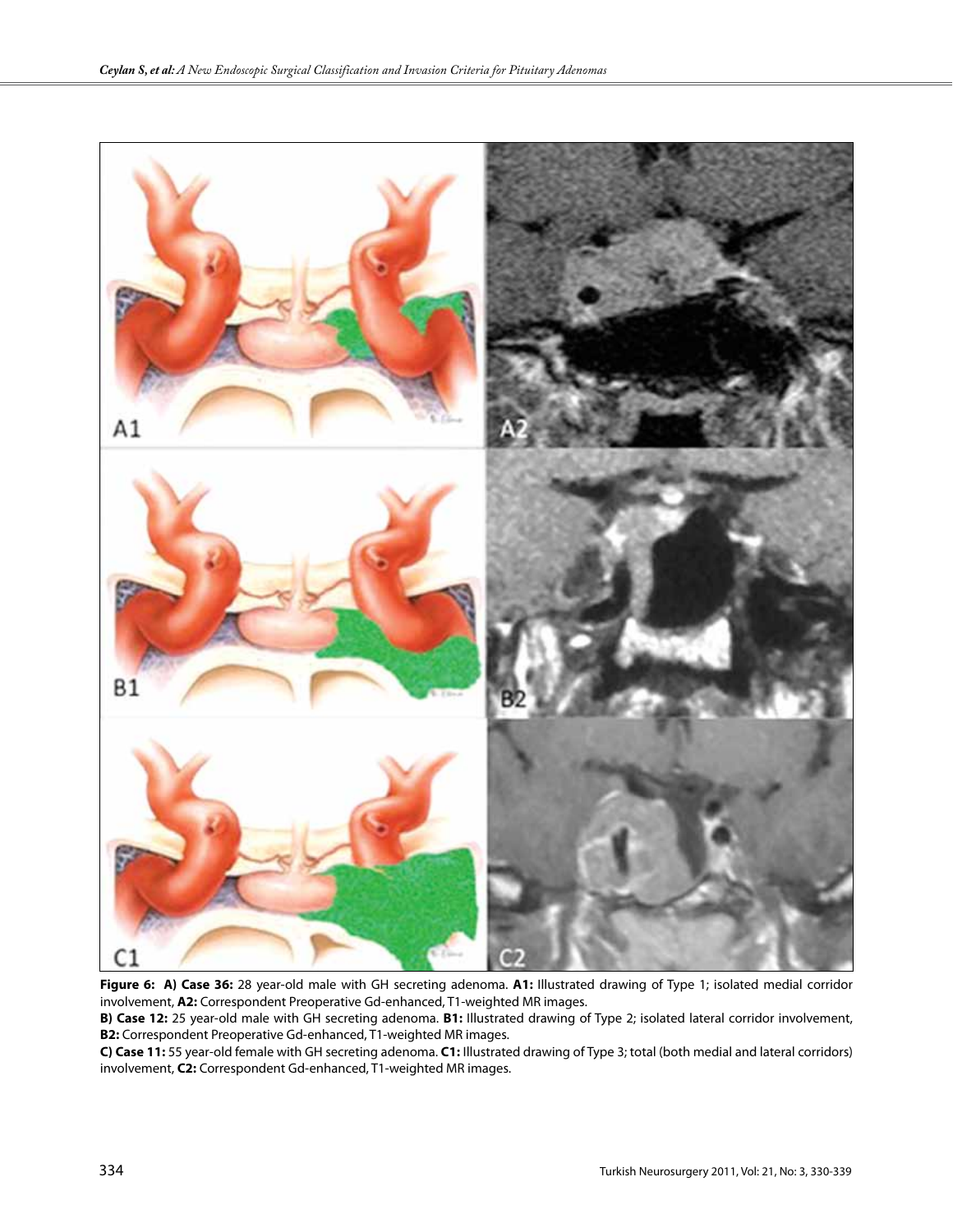





**Figure 7: Case 32:** 44 year-old male with nonsecretory adenoma **A)** Invasion on one side and displacement **B)** on the other side were seen in the same case and was excellently viewed by the endoscopic technique. **C)** Preoperative Gd-enhanced, T1 weighted MR images of the patient.

**LC (long arrow):** Lateral Corridor, **Pcl:** Paraclival Carotid Artery, **T:** Fibrotic Tumor, **Short blue arrow:** Supradiaphragmatic Ophthalmic Segment, **Short arrow:** ICA

authors (8,9,14,15,26,28,30). Thus, some authors reported that tumour histology is responsible for CS invasion while some authors insist on histological defects of the medial wall (15,16,25,27,29).

In our previously reported study, we encountered invasion through fragile points of the medial wall only in one case with non-functional adenoma (7).

We observed that medial wall kept its integrity in cases without cavernous sinus involvement. Furthermore in one case the cavernous components of pituitary adenoma were removed from the thick fibrous membrane and fibrin trabeculation of the medial wall in CS as Songtao et al (26) defined (Figure 8A-C).

Two important corridors are defined in endoscopic cavernous sinus approaches (3). The ICA medial corridor is formed by the C-shaped segment of the intracavernous sinus – carotid artery and is bordered posteriorly by the dorsum sella and posterior petroclinoid fold. The lateral corridor to the ICA (triangular area) is delineated by the intracavernous track of the internal carotid posteriorly, by the vidian nerve inferiorly and by the medial pterygoid process anteriorly (3).

We have demonstrated these corridors via the endoscopic approach in our previously published clinical series (7). Pituitary adenomas create an entry through these corridors, and we have used the same pathway as surgical corridors (Figure 9A-D).

Cavernous sinus invasion of pituitary adenomas most often progresses through the medial corridor as reported in clinical series (7,19,20,23).

In recently published anatomic studies, it is reported that the superior part of the medial wall was thinner while the inferior part thicker (25,26). This confirms why pituitary adenomas are usually located at the medial corridor and demonstrate CS invasion through the superior part. Thus, this part is named 'the natural gate' in CS surgery (26).

In our series, although isolated medial corridor involvement was seen in 25 cases, isolated lateral corridor involvement was encountered in 5 cases. Total involvement was present in 18 cases. Less frequently seen isolated lateral corridor involvement is not defined fully in the Knosp classification. Cottier et al (10) defined the carotid sulcus venous compartment and inferolateral venous compartment, which form only a part of the isolated lateral corridor emphasized in our classification. Alfieri et al (1) demonstrated the cavernous sinus subdividing into two portions through the endoscopic approach as paraclival ICA and parasellar ICA in their anatomic study. They exposed the paraclival ICA into two parts; the lacerum segment and trigeminal segment.The lateral corridor defined in our classification is formed by the carotid sulcus venous and inferolateral venous compartments described by Cottier et al (10), and the trigeminal segment demonstrated by Alfier et al (1) in their anatomic study.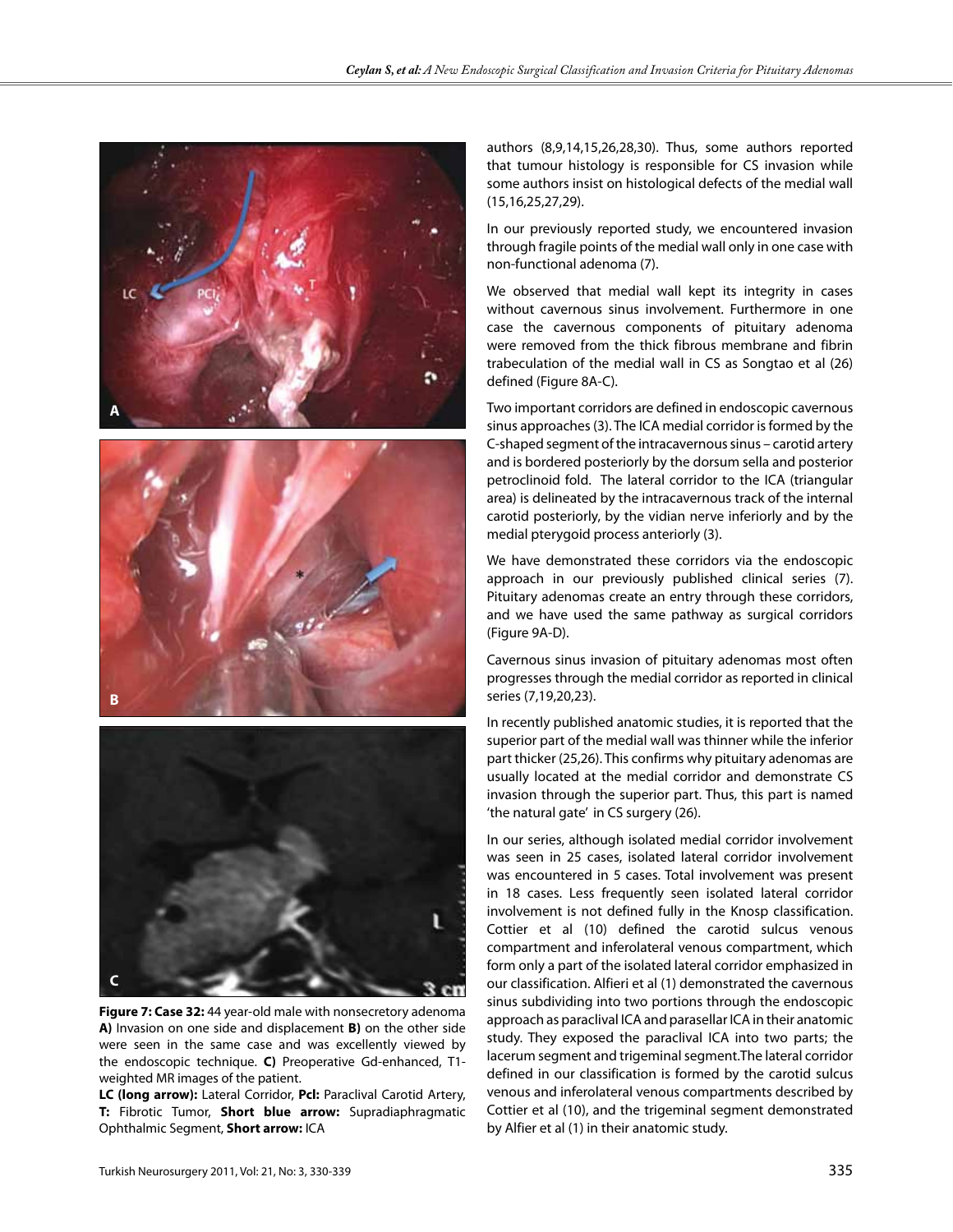| PN             | A/G   | Hist.<br><b>Type</b> | Knosp | <b>IOE</b> | <b>ESC</b> | Surg.A     | Res.V.  | <b>Follow</b><br>-up (M) | PN | A/G   | Hist.<br><b>Type</b> | Knosp | <b>IOE</b> | <b>ESC</b> | Surg.A | Res.V.  | <b>Follow</b><br>-up (M) |
|----------------|-------|----------------------|-------|------------|------------|------------|---------|--------------------------|----|-------|----------------------|-------|------------|------------|--------|---------|--------------------------|
| $\overline{1}$ | 44/ F | GH                   | 4     | 2          | Type I     | MT         | SubT    | 78                       | 25 | 48/F  | PRL                  | 4     | 2          | Type III   | Comb   | Radical | 29                       |
| 2              | 42/M  | <b>PRL</b>           | 4     | 2          | Type III   | PS         | Radical | 77                       | 26 | 35/M  | GH                   | 4     | 2          | Type III   | Comb   | Radical | 28                       |
| 3              | 11/ F | <b>ACTH</b>          | 4     | 2          | Type III   | Cont<br>MT | SubT    | 72                       | 27 | 42/ M | GH                   | 4     | 1,2        | Type I     | Comb   | Radical | 27                       |
| 4              | 50/M  | <b>ACTH</b>          | 3     | 4          | Type I     | PS         | Radical | 71                       | 28 | 24/ M | <b>NS</b>            | 4     | 1          | Type III   | Comb   | SubT    | 18                       |
| 5              | 21/ F | <b>NS</b>            | 3     | 4          | Type I     | PS         | SubT    | 68                       | 29 | 40/F  | GH                   | 3     | 3          | Type I     | Comb   | Radical | 18                       |
| 6              | 65/M  | <b>NS</b>            | 4     | 1          | Type I     | MT         | SubT    | 67                       | 30 | 46/F  | GH                   | 3     | 4          | Type I     | Comb   | Radical | 18                       |
| $\overline{7}$ | 53/M  | GH                   | 4     | 2          | Type I     | MT         | SubT    | 65                       | 31 | 18/F  | GH                   | 3     | 2          | Type III   | Comb   | Radical | 17                       |
| 8              | 62/M  | <b>NS</b>            | 3     | 1,2        | Type I     | MT         | Radical | 65                       | 32 | 44/ M | <b>NS</b>            | 4     | 2          | Type III   | Comb   | Radical | 16                       |
| 9              | 56/M  | <b>ACTH</b>          | 4     | 2          | Type III   | MT         | Radical | 64                       | 33 | 56/F  | <b>ACTH</b>          | 3     | 4          | Type III   | Comb   | SubT    | 14                       |
| 10             | 53/ F | GH                   | Ventr | 1          | Type II    | PS         | Radical | 64                       | 34 | 45/F  | <b>NS</b>            | 4     | 2          | Type III   | Comb   | Radical | 13                       |
| 11             | 55/ F | GH                   | 3     | 2          | Type III   | MT         | Radical | 62                       | 35 | 36/M  | <b>NS</b>            | 3     | 2          | Type I     | Comb   | Radical | 10                       |
| 12             | 25/M  | GH                   | Ventr | 1          | Type II    | PS         | Radical | 51                       | 36 | 28/ M | GH                   | 4     | 2          | Type I     | Comb   | SubT    | 10                       |
| 13             | 49/ M | GH                   | 3     | 1          | Type I     | MT         | Radical | 51                       | 37 | 34/ M | GH                   | Vent  | 4          | Type II    | Comb   | Radical | 9                        |
| 14             | 28/ F | GH                   | 4     | 2          | Type I     | PS         | Radical | 51                       | 38 | 36/M  | PRL                  | 4     | 2          | Type III   | Comb   | SubT    | 9                        |
| 15             | 43/F  | <b>PRL</b>           | 4     | 2          | Type III   | Ext        | SubT    | 50                       | 39 | 63/F  | <b>NS</b>            | 4     | 2          | Type III   | Comb   | Radical | 8                        |
| 16             | 54/M  | <b>NS</b>            | 3     | 1,2        | Type I     | Ext        | Radical | 59                       | 40 | 27/M  | GH                   | 3     | 2          | Type I     | Comb   | Radical | 8                        |
| 17             | 25/F  | PRL                  | 4     | 2          | Type III   | Comb       | Radical | 59                       | 41 | 27/F  | GH                   | 3     | 2          | Type I     | Comb   | Radical | $\overline{7}$           |
| 18             | 36/M  | <b>ACTH</b>          | 3     | 2          | Type I     | Comb       | Radical | 59                       | 42 | 41/M  | GH                   | 3     | 3          | Type III   | Comb   | Radical | $\overline{7}$           |
| 19             | 70/ F | <b>NS</b>            | 4     | 2          | Type I     | Comb       | SubT    | 59                       | 43 | 41/ F | GH                   | 4     | 3          | Type I     | Comb   | Radical | 6                        |
| 20             | 42/ F | PRL                  | 3     | 3          | Type I     | Comb       | Radical | 48                       | 44 | 54/ F | NS                   | 3     | 4          | Type I     | Comb   | Radical | 5                        |
| 21             | 39/F  | <b>ACTH</b>          | Ventr | 1          | Type II    | Comb       | Radical | 42                       | 45 | 57/ M | <b>NS</b>            | 3     | 2          | Type I     | Comb   | Radical | 4                        |
| 22             | 53/M  | <b>NS</b>            | 4     | 2          | Type III   | Comb       | SubT    | 39                       | 46 | 22/ M | PRL                  | 4     | 2          | Type III   | Comb   | SubT    | 3                        |
| 23             | 57/ F | GH                   | Ventr | 4          | Type II    | Comb       | Radical | 25                       | 47 | 47/M  | GH                   | 3     | 2          | Type I     | Comb   | Radical | $\overline{\mathbf{2}}$  |
| 24             | 39/M  | GH                   | 4     | 1          | Type I     | Comb       | Radical | 30                       | 48 | 29/F  | GH                   | 3     | 1          | Type I     | Comb   | Radical | $\overline{1}$           |

**Table I:** Summary of Clinical and Surgical Information in 48 Patients with Adenomas

Cont MT: Contralateral Middle Turbinectomy, MT: Middle Turbinectomy, PRL: Prolactinoma, Knosp Parasellar Extension Grade, IOE: Intraoperative Evaluation, ESC: Endoscopic *Surgical Confirmation.*

We analyzed our cases according to the Knosp classification using the endoscopic technique. Cavernous sinus invasion was not seen especially in grade 2 cases (Figure 10A-C) and in three cases with grade 3 lesions; invasion developed through the pit holes (Figure 4A-C).

Frank et al published the only classification study on CS invasion via the endoscope (19, 20). This classification contains 5 grades. Grade 2 and over are accepted as CS invasion as follows: Grade 2 is focal extension through one or more little pit holes. Grade 3 is multifocal invasion without encasement of ICA. Grade 4 is total encasement of the ICA.

Frank et al (19) used two different surgical approaches for pituitary adenomas involving the cavernous sinus including the classic functional endoscopic pituitary surgery (FEPS) or the ethmoid-pterygoidsphenoidal endoscopic approach (EPSea). The operations were usually performed through one

nostril, which was the one with the larger cavity in FEPS and homolateral to the involved cavernous sinus in EPSea (19, 20).

We performed a binostril approach for the last 34 cases in this series, without the need of a far lateral approach and providing more maneuverability.

In this study, the most significant hemorrhage was encountered in cases with an isolated lateral corridor. In three of five cases, profuse hemorrhage was seen during the inferolateral extension of the sellar opening. CS hemorrhage was mostly seen in this group of series. Venous sinuses are compressed and obliterated by the lesion in total involvement cases. A venous bleed can start after lesion removal when the sinuses are decompressed. In isolated lateral corridor involvement, the sinuses are not totally compressed. Therefore, profuse bleeding can be encountered in the beginning.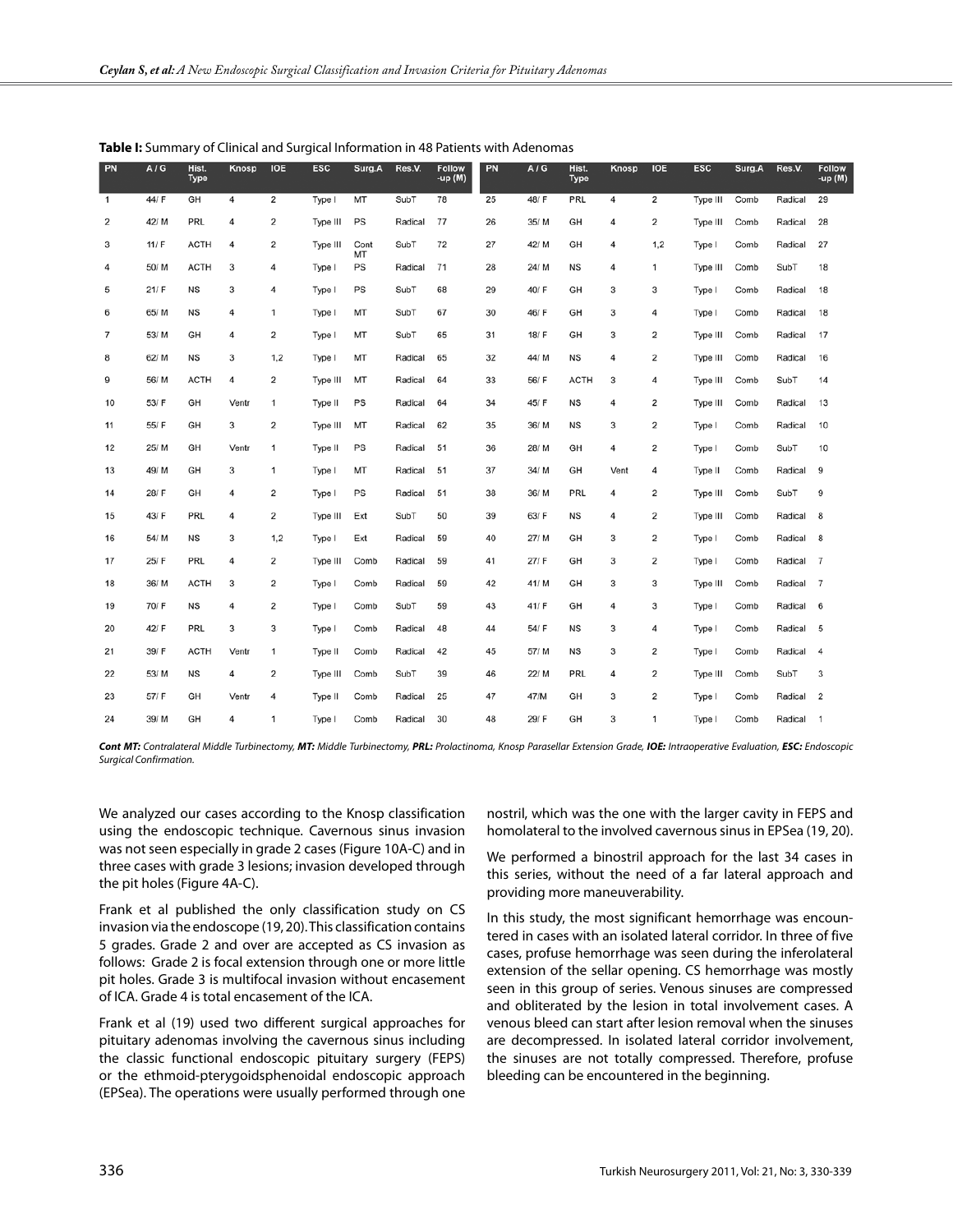

old male with GH secreting adenoma. **A)** Cavernous component of pituitary adenoma was removed from the thick fibrous membrane and fibrous trabeculation of medial wall in CS. Preoperative **B)** and postoperative **C)** Gd-enhanced, T1 weighted MR images of the patient. **MW:** Medial wall of the Cavernous Sinus, **FT:** Fibrous Trabeculation **\*:** Horizantal Segment of Cavernous Carotid Artery, **Blue Arrow:** Posterior bend of the Cavernous Carotid Artery.

**Figure 8: Case 27:** 42 year-

**Figure 9:** The relation between the hypophysis, medial wall, corridors and carotid artery segments. **A)** A cadaveric specimen, **B)** CT Angiography, **C,D)** Intraoperative view during the surgical removal of the adenoma. **PS: Pituitary Stalk, Nh:** Neurohypophysis, **Ah:** Adenohypophysis, **MW:** Medial Wall, **Pb:** Posterior Bend of Cavernous Carotid Artery, **Hs:** Horizantal Segment of Cavernous Carotid Artery, **Vs:** Vertical Segment of Cavernous Carotid Artery, **Star:** Medial Corridor, **LC:** Lateral Corridor (blue arrow)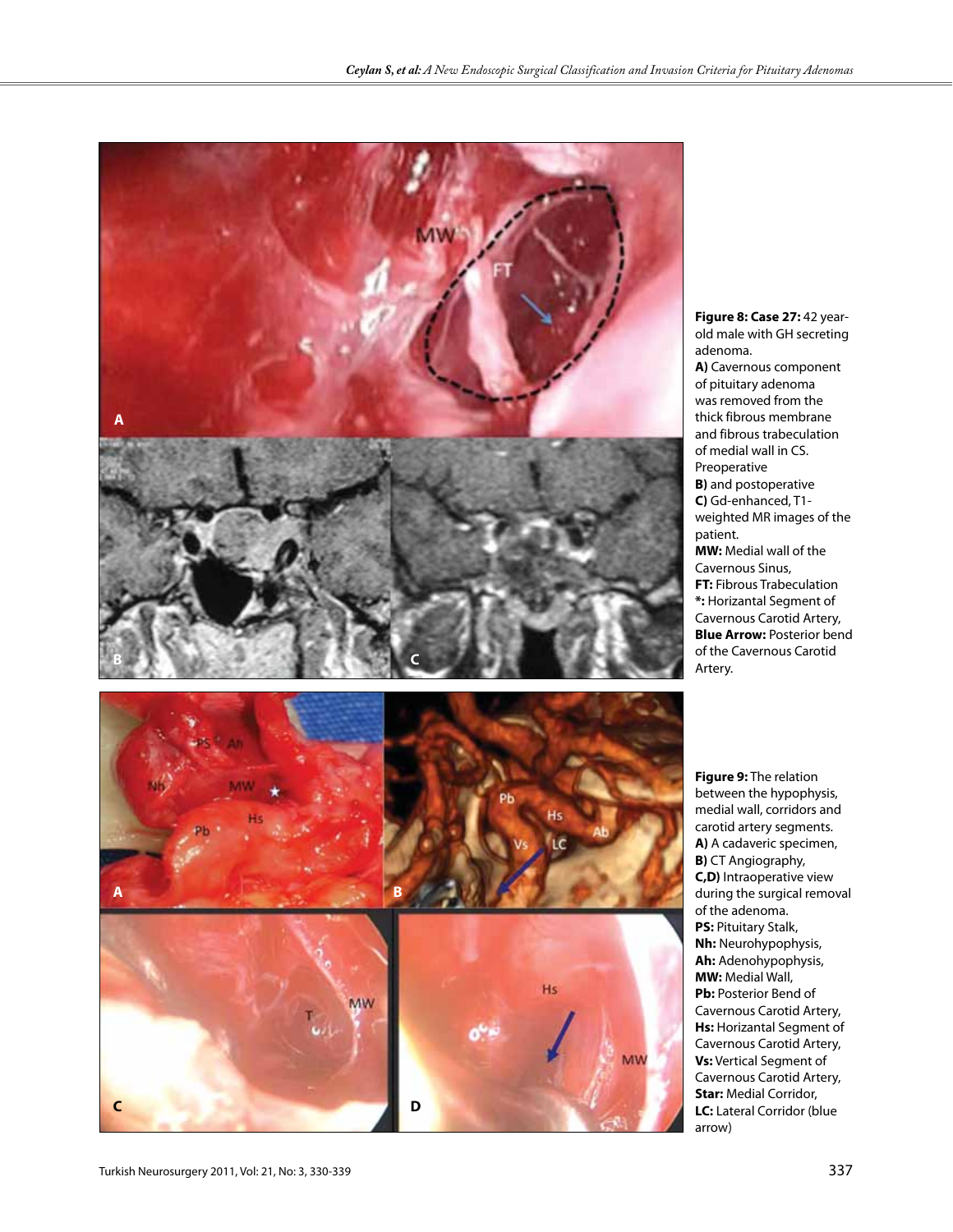

**Figure 10:** 45 year-old male with GH secreting adenoma. **A)** Intraoperative view of the case demonstrating cavernous sinus medial wall. Preoperative **B)** and Postoperative **C)** Gd-enhanced, T1-weighted MR images of the patient with Knosp grade 2. Absence of Cavernous Sinus invasion was demonstrated by the endoscopic technique. **MW:** Medial wall of the Cavernous Sinus, **Cist:** Suprasellar Cistern.

#### **ConclusIon**

Cavernous sinus invasion criteria were defined and pituitary adenomas classified according to their corridor involvement in this study. This classification was confirmed with the endoscopic surgical technique. Isolated lateral corridor involvement, which was not evaluated by neuroimaging techniques previously, was defined. Invasion – extension and cavernous sinus medial wall involvement is best demonstrated by the endoscopic technique. However, further anatomical studies are required for the confirmation of endoscopic clinical observations.

#### **Acknowledgment**

We thank Assoc. Prof. Volkan ETUS of our Department of Neurosurgery, Kocaeli University, School of Medicine, Kocaeli-Turkey, for preparing the illustrated drawings.

#### **References**

- 1. Alfieri A, Jho HD: Endoscopic endonasal cavernous sinus surgery: An anatomic study. Neurosurgery 48(4): 827-836, 2001
- 2. Alfieri A, Jho HD: Endoscopic endonasal approaches to the cavernous sinus: Surgical approaches. Neurosurgery 49: 354–362, 2001
- 3. Cavallo LM, Cappabianca P, Galzio R, Iaconetta G, de Divitiis E, Tschabitscher M: Endoscopic transnasal approach to the cavernous sinus versus transcranial route: Anatomic study. Neurosurgery 56 (2 Suppl):379–389, 2005
- 4. Cappabianca P, Cavallo LM, Esposito F: Endonasal approaches to the cavernous sinus, in Anand VK, Schwartz TH (eds): Practical Endoscopic Skull Base Surgery. San Diego: Plural Publishing, 2007:177–190
- 5. Castelnuovo P, Pistochini A, Locatelli D: Different surgical approaches to the sellar region: Focusing on the "two nostrils four hands technique." Rhinology 44:2–7, 2006
- 6. Ceylan S, Koc K, Anik I: Extended endoscopic approaches for midline skull-base lesions. Neurosurg Rev 32 (3): 309-319, 2009
- 7. Ceylan S, Koc K, Anik I: Endoscopic endonasal transsphenoidal approach for pituitary adenomas invading the cavernous sinus. J Neurosurg: 112(1): 99-107, 2010
- 8. Chi JG, Lee MH: Anatomical observations of the development of the pituitary capsule. J Neurosurg 52:667–670, 1980
- 9. Ciric I: On the origin and nature of the pituitary gland capsule. J Neurosurg 46:596–600, 1977
- 10. Cottier JP, Destrieux C, Brunereau L, Bertrand P, Moreau L, Jan M, Herbreteau D: Cavernous sinus invasion by pituitary adenoma: MR imaging. Radiology 215:463–469, 2000
- 11. Couldwell WT, Sabit I, Weiss MH, Giannotta SL, Rice D: Transmaxillary approach to the anterior cavernous sinus: A microanatomic study. Neurosurgery 40:1307–1311,1997
- 12. Das K, Spencer W, Nwagwu CI, Schaeffer S, Wenk E, Weiss MH, Couldwell WT: Approaches to the sellar and parasellar region: Anatomic comparison of endonasal-transsphenoidal, sublabialtranssphenoidal,and transethmoidal approaches. Neurol Res 23:51–54, 2001
- 13. Doglietto F, Lauretti L, Frank G, Pasquini E, Fernandez E, Tschabitscher M, Maira G: Microscopic and endoscopic extracranial approaches to the cavernous sinus: Anatomic study. Neurosurgery 64: (5 Suppl 2):413-421; discussion 421-422, 2009
- 14. Dolenc VV: Relation of the cavernous sinus to the sella, in Dolenc VV (ed): Anatomy and Surgery of the Cavernous Sinus. Vienna: Springer- Verlag, 1989:118–130
- 15. Dolenc VV: Anatomy and surgery of the cavernous sinus. Berlin, Springer, 1989
- 16. Dolenc VV: Transcranial epidural approach to pituitary tumors extending beyond the sella. Neurosurgery 41: 542–550, 1997
- 17. Fahlbusch R, Buchfelder M: Transsphenoidal surgery of parasellar pituitary adenomas. Acta Neurochir (Wien) 92: 93–99, 1988
- 18. Fahlbusch R, Buchfelder M, Nomikos P: Management Options in the treatment of Invasive Pituitary Tumors; the Cavernous Sinus: A Comprehensive Text. M B Eisenberg, O Al- Mefty (Eds): Philadelphia: Lippincott Williams and Wilkins, 2000: 291-295